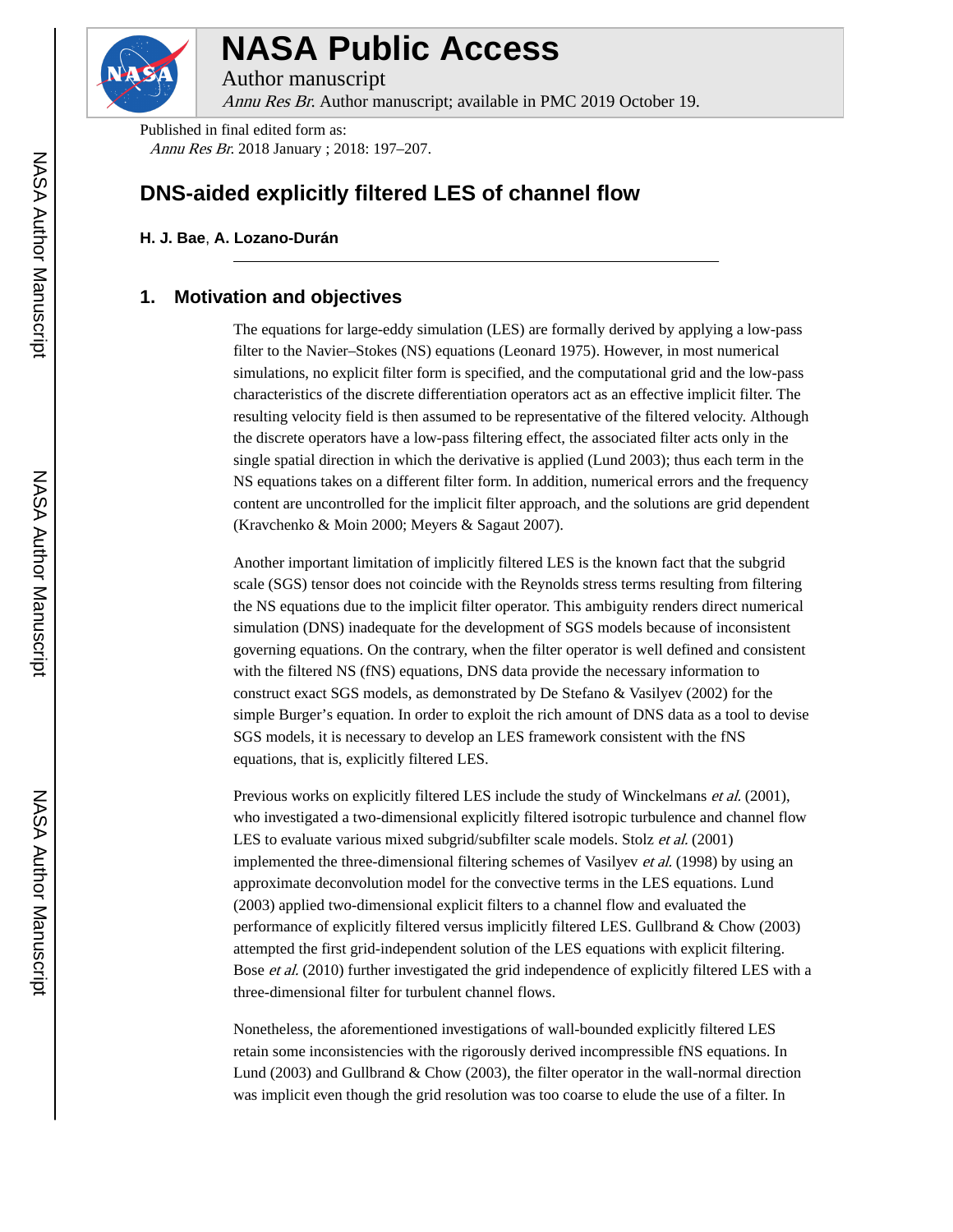Vasilyev *et al.* (1998) and Bose *et al.* (2010), the filter size varied as a function of the wallnormal distance, and the divergence-free condition for incompressible flows was satisfied only up to a prescribed order of accuracy.

Recently, Bae & Lozano-Durán (2017) proposed a formulation of the incompressible fNS equations that maintain consistency between the continuity equation, the filter operator, and the boundary conditions at the wall in the continuous limit of these equations. The method utilizes an extension of the flow field across the wall, which allows the filter operator to remain constant in the wall-normal direction. Bae & Lozano-Durán (2017) performed a simulation of explicitly filtered isotropic turbulence and concluded that in absence of numerical errors, there is an one-to-one correspondence between the solutions of the NS and fNS equations. Thus, this formulation allows a direct comparison between DNS and explicitly filtered LES flow fields, which in turn can inform SGS models for explicitly filtered LES.

In this brief, we implement the formulation proposed in Bae & Lozano-Durán (2017) for an explicitly filtered LES of a plane turbulent channel flow, where the SGS model is given directly from a simultaneous simulation of DNS starting with equivalent initial conditions. The discrepancy due to numerical errors as well as truncation errors from the discretization method is observed and analyzed. This analysis can confirm whether DNS data can be used in SGS model development for explicitly filtered LES with the consistent fNS equations. The remainder of the brief is organized as follows. In Section 2, the fNS equations and the extension method for wall-bounded flows are reviewed. The numerical experiments are introduced in Section 3. The results and the error analysis are given in Section 4. Finally, conclusions are offered in Section 5.

## **2. Mathematical framework**

#### **2.1. Filtered Navier-Stokes equations**

The incompressible NS equations and continuity condition are

$$
\frac{\partial u_i}{\partial t} + \frac{\partial u_i u_j}{\partial x_j} = -\frac{1}{\rho} \frac{\partial p}{\partial x_i} + \nu \frac{\partial^2 u_i}{\partial x_j \partial x_j}, \frac{\partial u_i}{\partial x_i} = 0,
$$

(2.1)

where the velocity components are represented by  $u_i$ ,  $\rho$  is the fluid density,  $\nu$  is the kinematic viscosity, and p is the pressure. The filter operator on a variable  $\phi$  in integral form is defined by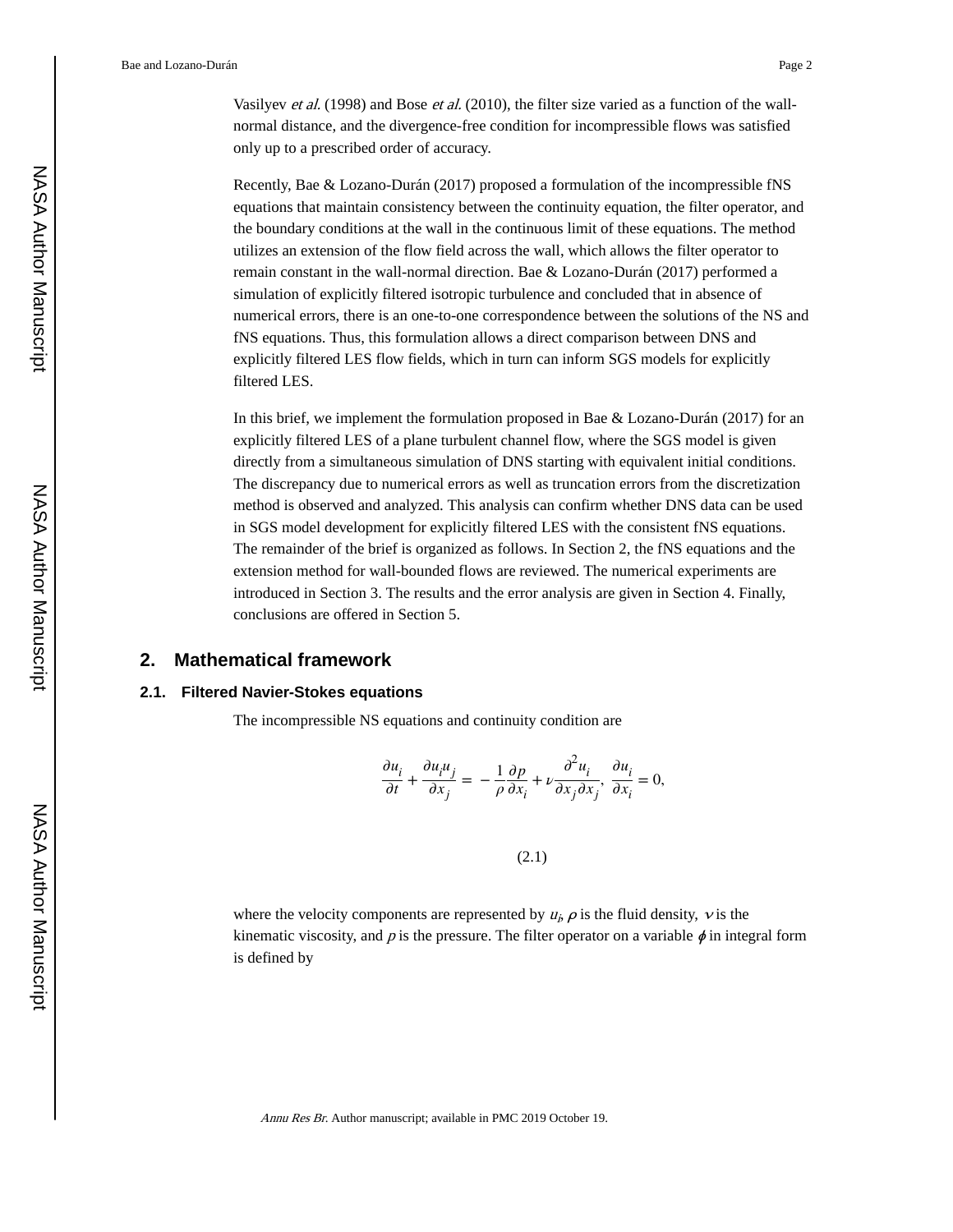Bae and Lozano-Durán **Page 3** Page 3

$$
\overline{\phi}(x) \equiv \mathcal{F}(\phi)(x) = \int_{\Omega} G(t, x, x') \phi(x') dx',
$$

(2.2)

where  $x = (x_1, x_2, x_3)$ , G is the filter kernel, and  $\Omega$  is the domain of integration. When Eq. (2.1) is filtered with Eq. (2.2), the resulting equations are

$$
\frac{\overline{\partial u_i}}{\partial t} + \frac{\overline{\partial u_i u_j}}{\partial x_j} = -\frac{1}{\rho} \frac{\overline{\partial p}}{\partial x_i} + \nu \frac{\overline{\partial^2 u_i}}{\partial x_j \partial x_j}, \frac{\overline{\partial u_i}}{\partial x_i} = 0.
$$

(2.3)

The filter and differentiation operators commute when the kernel of the filter is invariant under translation in space and time; that is,  $G(t, x, x') = G(x-x')$ . When this condition is satisfied, Eq. (2.3) can be rewritten as

$$
\frac{\partial \bar{u}_i}{\partial t} + \frac{\partial \bar{u}_i \bar{u}_j}{\partial x_j} = -\frac{1}{\rho} \frac{\partial \bar{p}}{\partial x_i} + \nu \frac{\partial^2 \bar{u}_i}{\partial x_j \partial x_j}, \frac{\partial \bar{u}_i}{\partial x_i} = 0,
$$

(2.4)

which is valid for both reversible ( $\mathscr{F}^{-1}$  cexists) and irreversible filters. For reversible filters, since no information is lost, the term  $\overline{u_i u_j}$  can be expressed as a function of  $\overline{u_i}$ . For symmetric filters with Fourier transform of class  $\mathcal{C}^{\infty}$ , the explicit form of  $\overline{u_i u_j}$  as a function of  $\overline{u_i}$  has been extensively studied by Yeo (1987), Leonard (1997) and Carati et al. (2001), among others. In these cases, Eq. (2.4) can be solved independently of Eq. (2.1) (no closure is required), and the solution of Eq.  $(2.1)$ ,  $u<sub>i</sub>$ , is identical to the unfiltered solution of Eq.  $(2.4)$ , denoted by  $\mathcal{F}^{-1}(\bar{u}_i)$ .

When the equations are numerically integrated, another operator is introduced, i.e., numerical discretization (e.g., the Fourier cut-off filter for spectral discretization). An indepth analysis of the filter and discretization operators can be found in the work by Carati et  $al.$  (2001). If we denote the discretization operator by () and assume it commutes with the  $\bullet$ <br>
er 19. differentiation operator, the discrete fNS equations become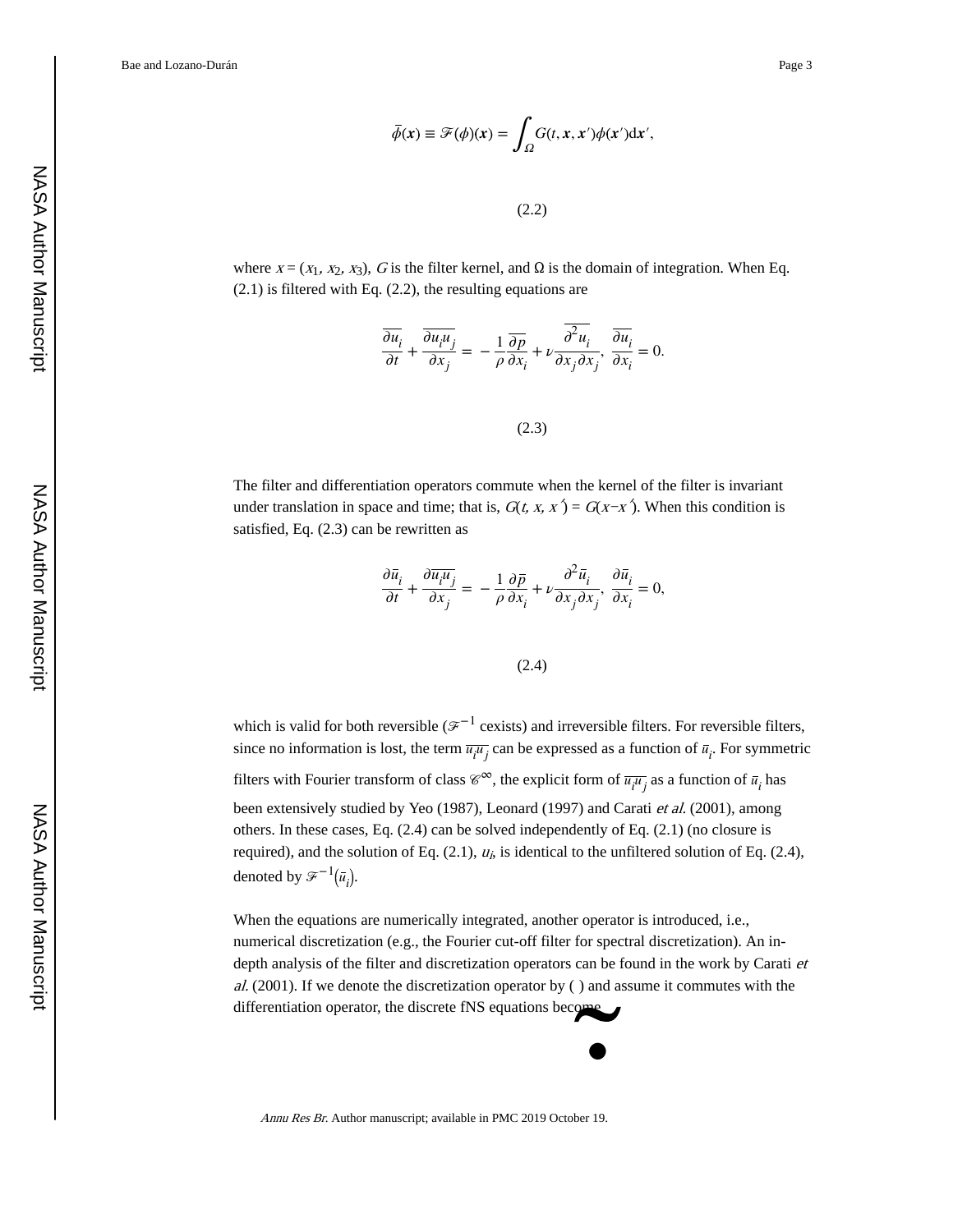$$
\frac{\partial \tilde{\overline{u}}_i}{\partial t} + \frac{\partial \overline{\overline{u_i u_j}}}{\partial x_j} = -\frac{1}{\rho} \frac{\partial \tilde{\overline{p}}}{\partial x_i} + \nu \frac{\partial^2 \tilde{\overline{u}}_i}{\partial x_j \partial x_j}
$$

.

(2.5)

The convective term of Eq. (2.5) is usually rearranged in terms of the discrete filtered velocities, and such that

$$
\frac{\partial \widetilde{\overline{u}}_i}{\partial t} + \frac{\partial \widetilde{\overline{\widetilde{u}}_i \widetilde{\overline{u}}_j}{\partial x_j} = -\frac{1}{\rho} \frac{\partial \widetilde{\overline{p}}}{\partial x_i} + \nu \frac{\partial^2 \widetilde{\overline{u}}_i}{\partial x_j \partial x_j} - \frac{\partial \widetilde{\overline{F}_{ij}}}{\partial x_j},
$$

(2.6)

where  $\mathcal{T}_{ij} = \overline{u_i u_j} - \tilde{\overline{u}}_i \tilde{\overline{u}}_j$ .

The term  $\mathcal{T}_{ij}$  can be further decomposed into the subfilter scale (SFS) stress tensor and the SGS stress tensor, which results from discretization errors, given that the filter and the discretization operators commute (Carati *et al.* 2001). However, for the remainder of the brief, we consider the combined SFS and SGS stress tensors.

One possible way of informing models for  $\mathcal{T}_{ij}$  is by using DNS data. In the most extreme case, an exact SGS model can be produced for an explicitly filtered LES (Eq. 2.6) by running a DNS (Eq. 2.1) concurrently with the equivalent initial condition. By assuming that the numerical errors are negligible for the DNS velocity field, the term  $\mathcal{T}_{ij}$  can be evaluated as follows:

- **1.** Using the DNS velocity field,  $u_i u_j$  is computed.
- **2.** By filtering  $u_i u_j$ ,  $\overline{u_i u_j}$  is computed.
- **3.** Using the explicitly filtered LES velocity field,  $\tilde{\vec{u}}_i \tilde{\vec{u}}_j$  is computed.
- **4.**  $\qquad \mathcal{F}_{ij}$  is calculated by  $\overline{u_i u_j} \overline{\tilde{u}}_i \overline{\tilde{u}}_j$ .

This process allows utilization of the rich DNS data available to inform SGS model development via examining the exact SGS term required for a given flow field and filter and discretization operator. Note that this would be not possible for traditional implicitly filtered LES due to the inconsistencies in the SGS terms of the LES equations and fNS equations. Methods such as machine learning or low-order approximation can later be used to form SGS models. The actual formulation of SGS models is delegated to future work. Here, we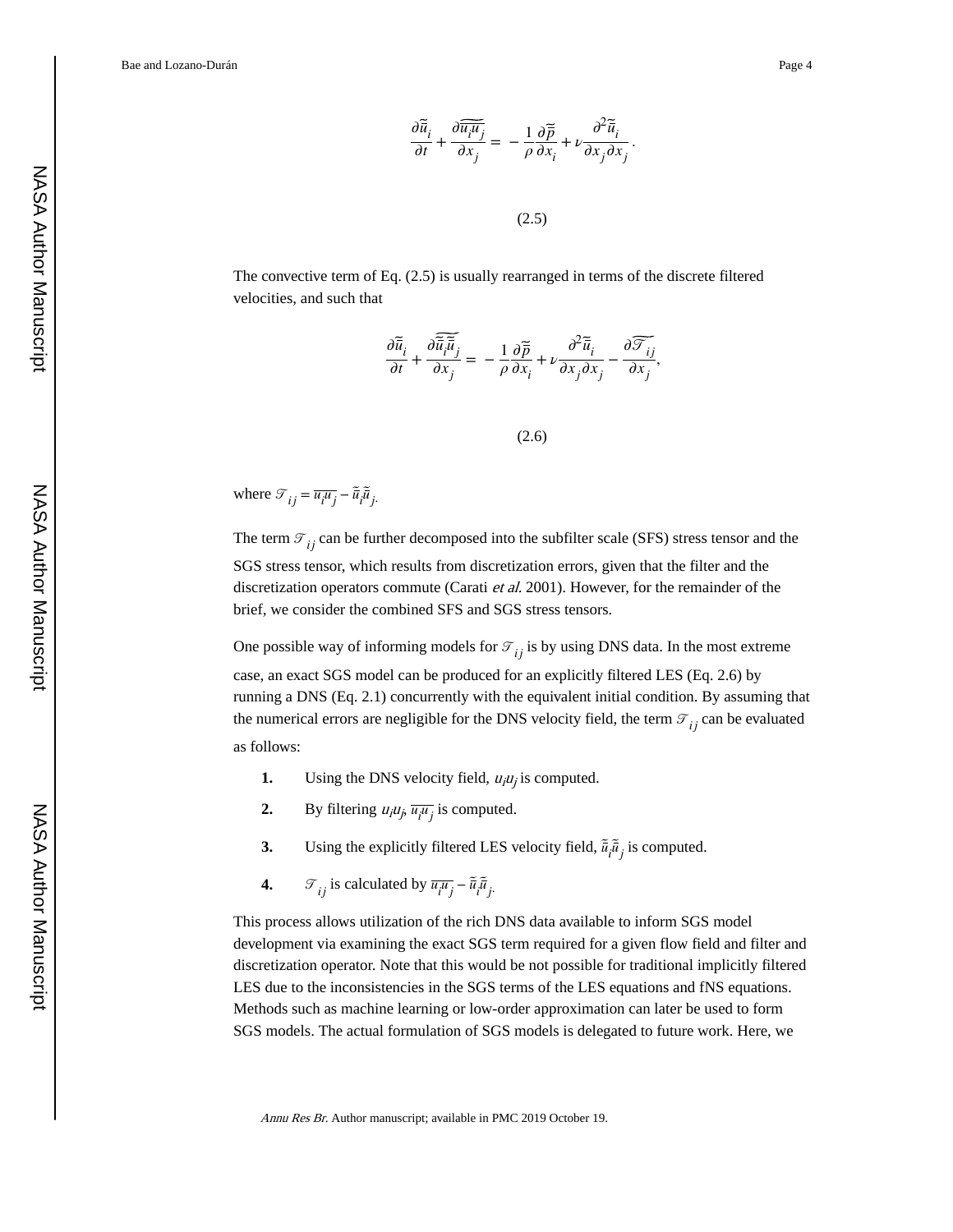only demonstrate that DNS data can be useful for SGS model development with the consistent set of fNS equations.

#### **2.2. Extension method**

The preferred form of the fNS equations for practical applications is in Eq.  $(2.4)$ , which requires the filter operator to commute with differentiation. This can be successfully accomplished for unbounded flows by using the same filter operator with constant filter width for the entire domain. However, the presence of a wall imposes a limitation on the support of the kernel that violates the invariance of the filter under translation in space. If  $x_2$ is the wall-normal direction, the kernel for Eq. (2.2) is inevitably of the form  $G(x_2, x-x')$ since the integration is bounded by the presence of the wall. Therefore, the filter and differentiation operators do not commute and Eq. (2.4) does not apply.

For flat walls, Bae & Lozano-Durán (2017) proposed to resolve this limitation by extending the flow in the wall-normal direction, allowing for a uniform filter in the near-wall region as illustrated in Figure 1. Henceforth, we consider the flow over a smooth flat, wall with  $x_1$ ,  $x_2$ , and  $x_3$  signifying the streamwise, wall-normal, and spanwise directions, respectively. Quantities evaluated at the wall, located at  $x_2 = 0$ , are denoted by (·)|w. The flow is then extended below the wall as

$$
u_1(-x_2) = u_1(x_2), u_2(-x_2) = -u_2(x_2), u_3(-x_2) = u_3(x_2),
$$

(2.7)

where  $x_1$  and  $x_3$  are omitted for simplicity. In this manner,  $\partial u_i / \partial x_i = 0$  is also satisfied in the extended domain, preserving incompressibility. Note that the velocities in the extended domain are also consistent with the NS equations. The extension provided by Eq. (2.7) removes the limitation on the support of the kernel previously imposed by the wall, and Eq. (2.4) can be formally obtained for flows over flat walls. Note that, by symmetry, the filtered velocity field also satisfies

$$
\bar{u}_1(-x_2) = \bar{u}_1(x_2), \ \bar{u}_2(-x_2) = -\bar{u}_2(x_2), \ \bar{u}_3(-x_2) = \bar{u}_3(x_2).
$$

(2.8)

Another possible extension consistent with the incompressibility condition is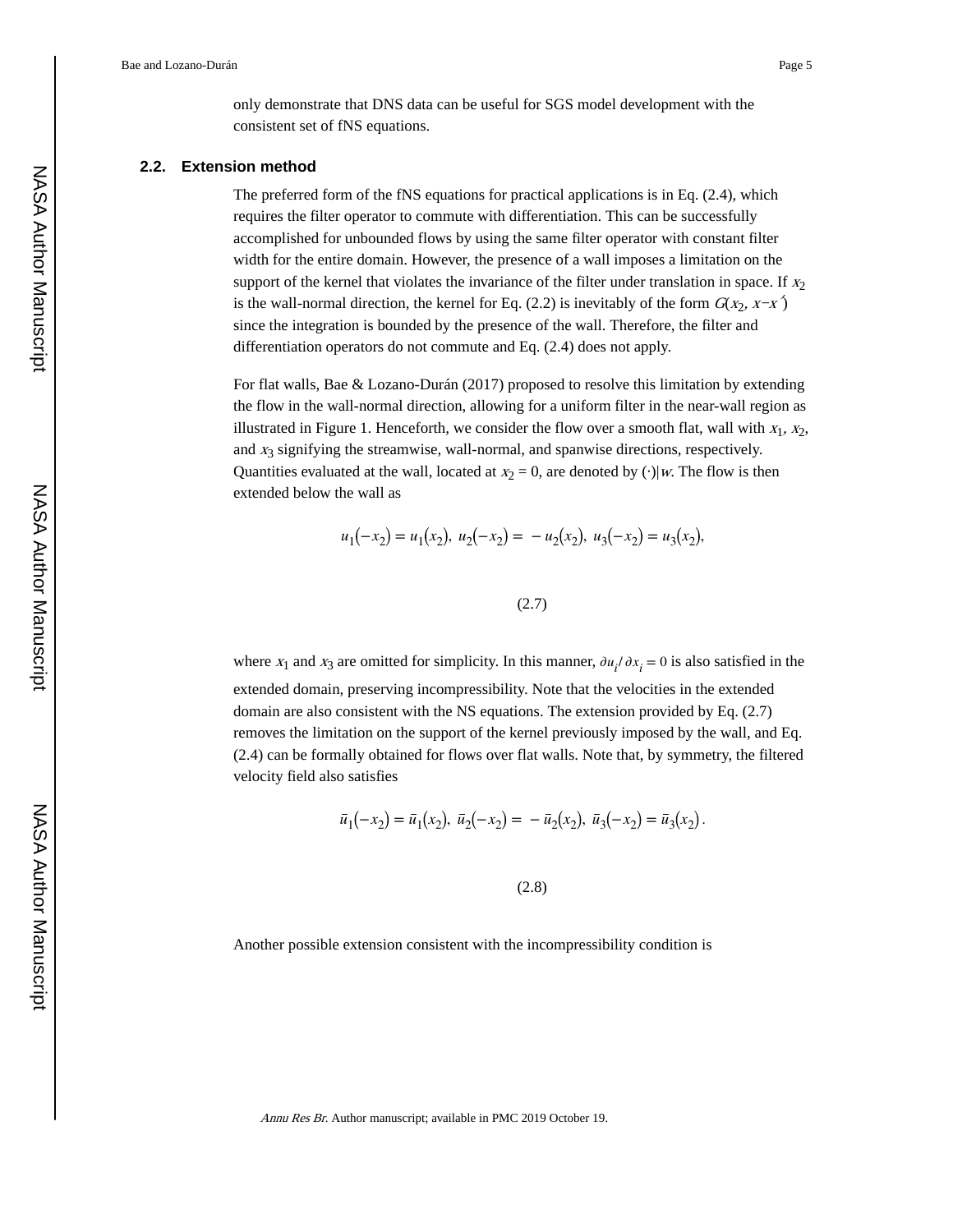Bae and Lozano-Durán **Page 6** Page 6

$$
u_1(-x_2) = -u_1(x_2), u_2(-x_2) = u_2(x_2), u_3(-x_2) = -u_3(x_2).
$$

(2.9)

However, this extension is not a compatible form, as the extended velocities do not satisfy the NS equations.

The boundary conditions for the filtered velocity field are derived by consistency with the filter operator,

$$
\bar{u}_i|_w = \mathscr{F}(u_i)|_w.
$$

```
(2.10)
```
Then, the boundary conditions for the fNS equations reduce to the usual no-slip condition for the wall-normal filtered velocity and the filter-consistent boundary condition for the wall-parallel filtered velocities

$$
\mathcal{F}^{-1}(\bar{u}_1)|_w = 0 \text{ with } \bar{u}_1(-x_2) = \bar{u}_1(x_2),
$$
  
\n
$$
\bar{u}_2|_w = 0,
$$
  
\n
$$
\mathcal{F}^{-1}(\bar{u}_3)|_w = 0 \text{ with } \bar{u}_3(-x_2) = \bar{u}_3(x_2).
$$

(2.11)

This boundary condition extends to explicitly filtered LES, and the extension method can be applied to the LES equations.

## **3. Numerical experiment**

We perform a set of plane turbulent channel DNS and explicitly filtered LES listed in Table 1 at friction Reynolds number  $Re_{\tau} = u_{\tau} \delta / v \approx 180$ , where  $u_{\tau}$  is the friction velocity at the wall. The simulations are computed with a staggered second-order finite difference (Orlandi 2000) and a fractional-step method (Kim & Moin 1985) with a third-order Runge-Kutta time-advancing scheme (Wray 1990). The code has been validated in previous studies in turbulent channel flows (Lozano-Durán & Bae 2016; Bae et al. 2018). The size of the channel is  $2\pi\delta \times 2\delta \times \pi\delta$  in the streamwise, wall-normal, and spanwise directions, respectively. Periodic boundary conditions are imposed in the streamwise and spanwise directions. The channel flow is driven by imposing a constant mean pressure gradient.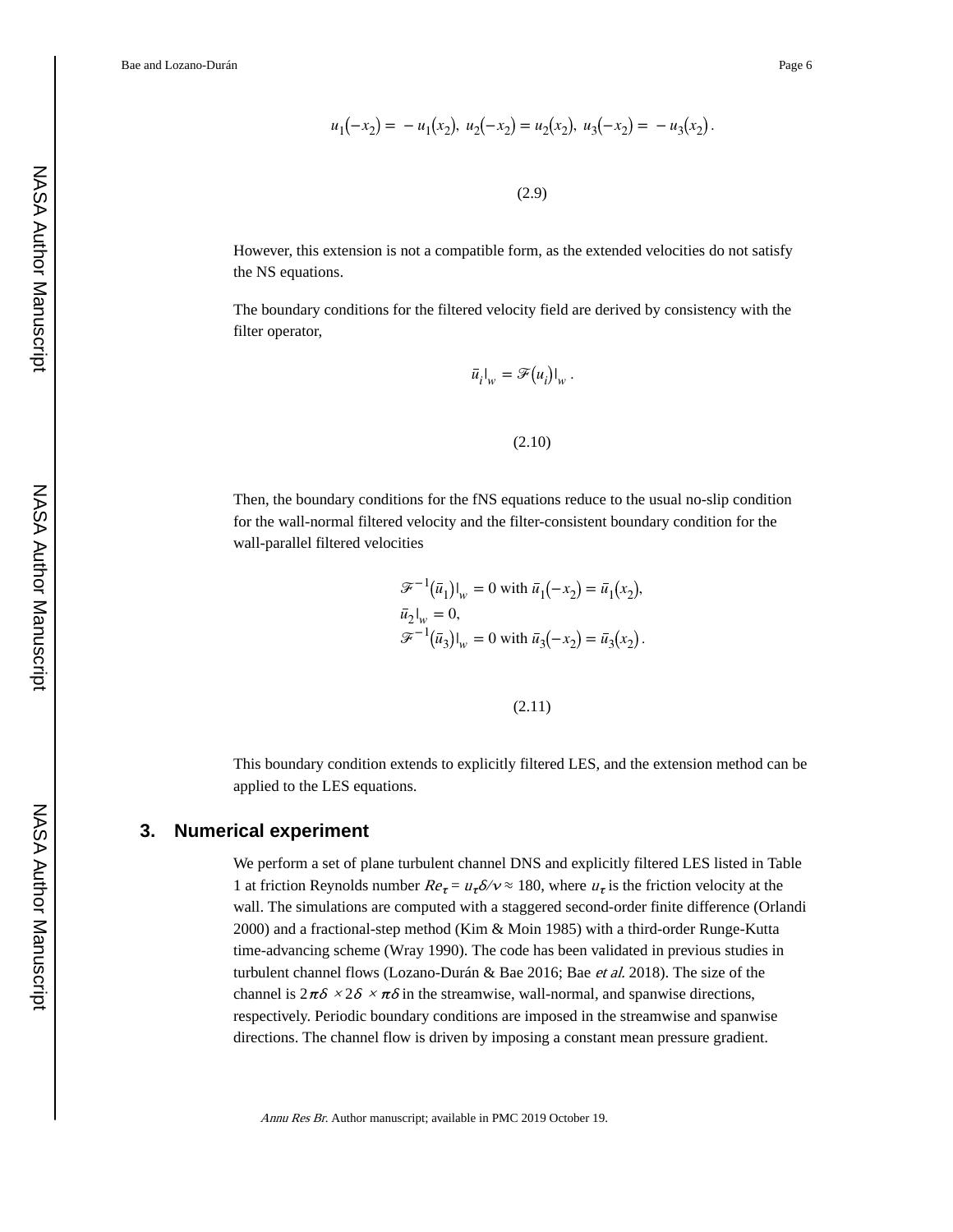The DNS grid resolutions in the streamwise and spanwise directions are uniform with  $\Delta_1^+$ ,  $+$  $\Delta_3^+ \approx 8.8$ , where the superscript + denotes wall units given by  $\nu$  and  $u_r$ . Non-uniform meshes are used in the normal direction, with the grid stretched toward the wall according to a hyperbolic tangent distribution. The height of the first grid cell at the wall is  $\Delta_2^+ \approx 1.3$ . This

grid resolution is coarser in the wall-normal direction compared with those in previous DNS cases (Kim et al. 1987), but for the purpose of our study, only the comparison between the LES and DNS cases listed here is significant. The three LES cases have grid spacings that are 1, 2 and 4 times that of the DNS. The reversible filter operator was chosen to be the differential filter (Germano 1986)

$$
G(x - x'; a) = \frac{1}{4\pi a^2} \frac{\exp(-|x - x'|/a)}{|x - x'|},
$$

(3.1)

with filter parameter  $a = 0.1$ . The parameter a is related to the filter width,  $\beta$  by  $a = \Delta_f^2/40$ based on an equivalent second moment with a spherical top-hat filter of radius,  $\angle/2$ . The filter size was chosen to be large enough to damp the high-frequency content such that the numerical errors emanating from inaccurate high-frequency solutions of the discrete derivative operators are controlled (Lund 2003).

All cases were started from an equivalent initial condition, where the initial condition of the simulations was computed by performing a preliminary simulation in DNS resolution for at least 100 eddy turnover times, defined as  $\delta / u_{\tau}$ . This initial condition is then filtered and interpolated to the grid resolution for each case. The interpolation, which serves as the effective discretization operator, is given by a second-order linear interpolation. Starting from the equivalent initial condition, all cases were run for  $50\delta/\nu_{\tau}$ . For the LES cases, the term  $\mathcal{T}_{ij}$  is computed at each time step following the procedure given in Section 2.1 from the DNS flow field at the same time step (Figure 2). The instantaneous  $u<sub>\tau</sub>$  is denoted by  $u_{\tau}^{\text{DNS}}(t)$  and  $u_{\tau}^{\text{LES}}(t)$  if distinction is necessary. Time-averaged values after transients are given by  $\langle \cdot \rangle_t$ 

Note that the second-order linear interpolation discretization on a stretched mesh does not commute with the second order finite differentiation operator; thus, additional numerical commutation errors are expected. However, this is not an artifact of explicit filtering but rather the result of discretization. Higher-order interpolation methods or quadrature rules may be employed to mitigate this commutation error, and this will be investigated in future works.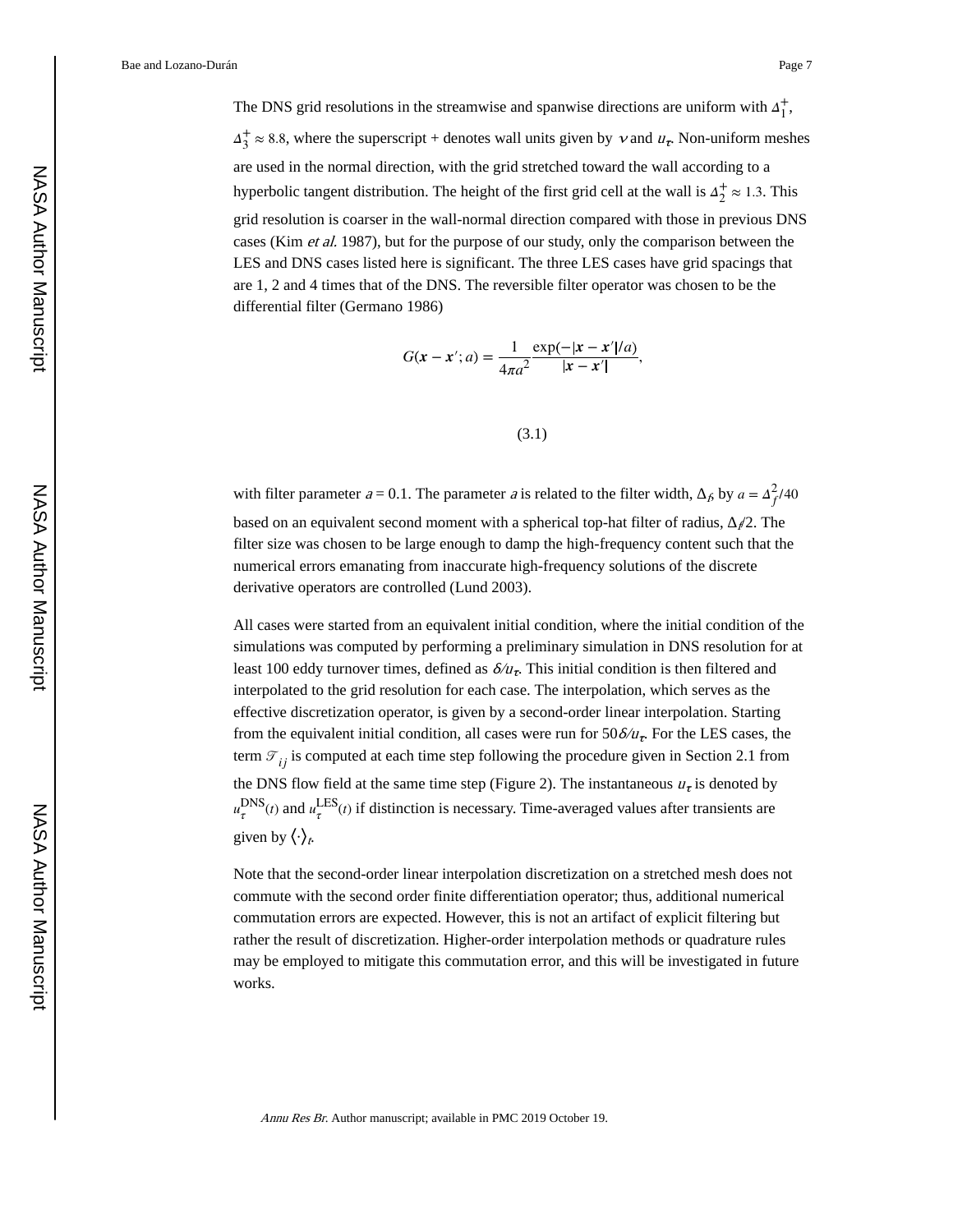#### **4. Error assessment**

Owing to the chaotic nature of turbulence, the small numerical errors that arise at each time step are expected to accumulate and affect the solution significantly for long times. Hence, we compute the associated error of LES as a function of time. The error for the instantaneous streamwise velocity field can be computed as

$$
error(t) = \frac{\left[\int_{\mathcal{V}} \left(u_1^{\text{LES}}/u_\tau^{\text{LES}} - u_1^{\text{DNS}}/u_\tau^{\text{DNS}}\right)^2 dV\right]^{1/2}}{\left[\int_{\mathcal{V}} \left(u_1^{\text{DNS}}/u_\tau^{\text{DNS}}\right)^2 dV\right]^{1/2}},
$$

(4.1)

where *V* is the volume of the computational domain and  $u_i^{\text{LES}}$  is computed by reversing the differential filter on the instantaneous velocity field from the explicitly filtered LES. The error of unfiltered quantities, as opposed to the filtered ones, are examined since we are interested in predicting DNS values rather than the filtered counterparts. Figure 3 shows the error as a function of time for the three LES cases. For case LES1, where the discretization error is negligible, the error in the instantaneous velocity profile grows exponentially until it saturates at 30 $\delta / u_{\tau}$  (Figure 3(a)). The initial plateau for  $t u_{\tau}/\delta < 2$  occurs owing to the error being less than machine precision. The exponential growth of error is expected in a chaotic system with positive Lyapunov exponents, such as turbulent channel flow (Eckmann & Ruelle 1985). The initial machine precision error between the DNS and explicitly filtered LES cases shows that the LES equations employed in this work are consistent with the NS equations and, following the argument in Section 2.1, DNS data can be useful in informing the SGS models. Cases LES2 and LES4 show a first-order growth in error that saturates around  $2\delta/\nu_{\tau}$  (Figure 3(b)). This is possibly due to the commutation error between the interpolation (discretization) operator and the differentiation operator mentioned in Section 3.

In the remainder of the section, we study the error in the mean velocity profile and turbulence intensities for DNS-aided explicitly filtered LES.

#### **4.1. Mean velocity profile**

The error in the mean velocity profile is computed as

$$
error(t) = \frac{\left[\int_0^{\delta} \left(\langle u_1^{\text{LES}}/u_\tau^{\text{LES}}\rangle - \langle u_1^{\text{DNS}}/u_\tau^{\text{DNS}}\rangle\right)^2 dx_2\right]^{1/2}}{\left[\int_0^{\delta} \left(\langle u_1^{\text{DNS}}/u_\tau^{\text{DNS}}\rangle\right)^2 dx_2\right]^{1/2}},
$$

 $(4.2)$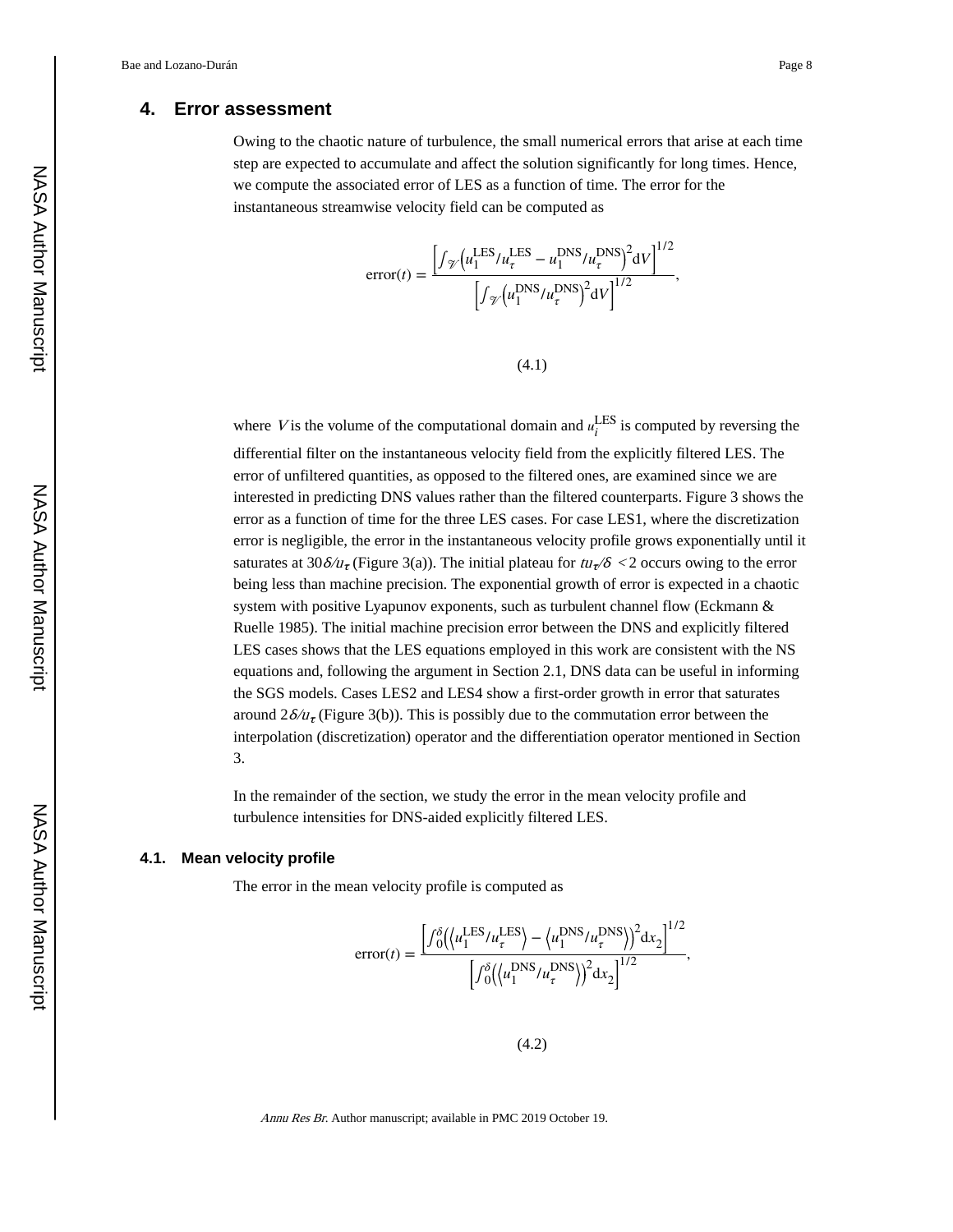where  $\langle \cdot \rangle$  denotes averaging in homogeneous directions. Figure 4(a) shows the error for the three LES cases as a function of time. For case LES1, the error in the mean velocity profile grows exponentially from machine precision after approximately  $5\delta/u<sub>\tau</sub>$  until it saturates at 30 $\delta/\nu_{\tau}$ . Note that the deviation from machine precision is delayed compared with the instantaneous velocity error, indicating that the requirement of SGS models to predict the correct low-order statistics is less rigid than that for matching the instantaneous velocity fields. Since SGS models are not expected to retrieve exact instantaneous flow fields, the prediction of correct low-order statistics would be sufficient for most industrial applications. Cases LES2 and LES4 show a second-order growth in error that saturates at approximately  $1\delta/u_{\tau}$ .

Figure 5 shows the mean velocity profiles of the LES cases before (for LES1,  $tu_{\tau}/\delta$  < 20; for LES2,  $t u_{\tau}/\delta$  < 1) and after saturation of error. This shows that while the corresponding DNS flow field can be useful in forming SGS models, once the numerical errors compound and the DNS flow field ( $u_i$  that form  $\mathcal{T}_{ij}$ ) becomes uncorrelated to the LES flow field  $\tilde{\vec{u}}_i$  at the corresponding time step, it cannot provide information necessary to build effective SGS models for flow statistics.

#### **4.2. Turbulence intensities**

The error in the turbulence intensities is defined as

$$
error(t) = \frac{\left[\int_0^{\delta} (\langle u_{i, \text{rms}}^{\text{LES}} / u_{\tau}^{\text{LES}} \rangle - \langle u_{i, \text{rms}}^{\text{DNS}} / u_{\tau}^{\text{DNS}} \rangle \right]^2 dx_2 \right]^{1/2}}{\left[\int_0^{\delta} (\langle u_{i, \text{rms}}^{\text{DNS}} / u_{\tau}^{\text{DNS}} \rangle \right]^2 dx_2 \right]^{1/2}},
$$

(4.3)

where rms denotes root-mean-squared quantities. The streamwise turbulence intensity error is depicted in Figure 4(b). Although not shown, the wall-normal and spanwise turbulence intensity errors show similar behavior. The errors in turbulence intensities are comparable to that of the mean velocity profile except for an immediate saturation of error for the LES2 and LES4 cases. This can be explained by the missing scales in the coarser LES cases, as evident from the streamwise turbulence intensity profile before saturation of error in Figure 6(a). The mismatch between the DNS profile and the profile of case LES2 before the saturation of error can be explained by the energy contained in the small scales that are present in the DNS resolution but missing in the LES2 resolution, which is expected from true LES. A fair comparison can be made by discretizing the DNS flow field to the LES resolution, effectively removing the small scales, or by taking into account the SGS contribution for the LES case. Similar to the mean velocity profile, after the saturation of error, the DNS flow field no longer is able to provide the correct SGS contribution for the LES; thus the turbulence intensity predictions diverge from the true statistics.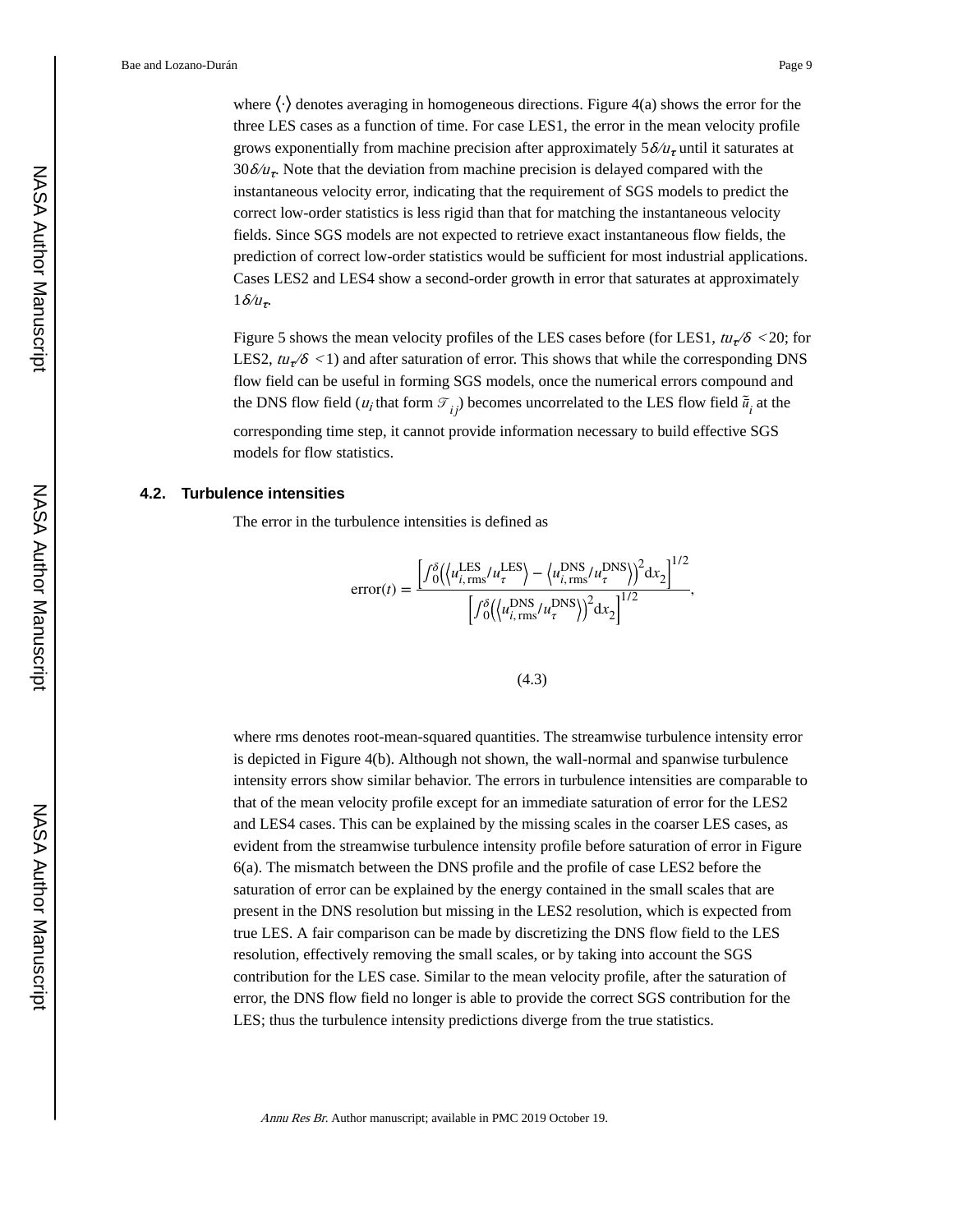## **5. Summary**

The equations for LES are formally derived by low-pass filtering the NS equations with the effect of the small scales on the larger ones captured by a SGS model. However, it is known that the LES equations usually employed in practical applications are inconsistent with the filter operator when no explicit filter is used. Moreover, even for explicitly filtered LES, some inconsistencies remain in the wall-normal direction owing to the constraining effect of the wall. A typically undesirable effect stemming from the inconsistency between LES and the fNS equations is that DNS data cannot be used to aid SGS modeling.

Using the proposed form of the incompressible fNS equations for flows over flat walls in which the continuity equation, the filter operator, and the boundary condition at the wall are consistently formulated, we compute a set of plane turbulent channel flow explicitly filtered LES at different grid resolutions with the SGS term computed from a concurrent DNS computation starting with an equivalent initial condition. The results show that the SGS term computed from DNS provides a truthful SGS model for short times until the numerical errors compound and the two parallel computations diverge. The effective time when the statistics remain similar is longer for lower-order statistics such as mean velocity profile, as expected. This demonstrates that with the consistent fNS equations, the abundant DNS data can be used to inform SGS model development for explicitly filtered LES through methods such as machine learning. Moreover, the diverging of statistics at longer times shows that the SGS contribution computed from an uncorrelated DNS flow field is ineffective. This shows that the SGS contribution is not necessarily homogeneous as most SGS models assume, and that a more precise correlation between the instantaneous LES velocity field and the SGS model is required to capture the effect of the small scales on the resolved flow.

## **Acknowledgments**

This work was supported by NASA under the Transformative Aeronautics Concepts Program, Grant No. NNX15AU93A.

## **REFERENCES**

- Bae HJ & Lozano-Durán A 2017 Towards exact subgrid-scale models for explicitly filtered large-eddy simulation of wall-bounded flows Annual Research Briefs, Center for Turbulence Research, Stanford University, pp. 207–214.
- Bae HJ, Lozano-Duran A, Bose S & Moin P 2018 Turbulence intensities in large-eddy simulation of wall-bounded flows. Phys. Rev. Fluids 3, 014610.
- Bose ST, Moin P & You D 2010 Grid-independent large-eddy simulation using explicit filtering. Phys. Fluids 22, 105103.
- Carati D, Winckelmans GS & Jeanmart H 2001 On the modelling of the subgrid-scale and filteredscale stress tensors in large-eddy simulation. J. Fluid Mech 441, 119–138.
- De Stefano G & Vasilyev OV 2002 Sharp cutoff versus smooth filtering in large eddy simulation. Phys. Fluids 14, 362–369.
- Eckmann JP & Ruelle D 1985 Ergodic theory of chaos and strange attractors In Hunt BR, Kennedy JA, Li T-Y & Nusse HE (Eds.) The Theory of Chaotic Attractors. Springer.
- Germano M 1986 Differential filters for the large eddy numerical simulation of turbulent flows. Phys. Fluids 29, 1755–1757.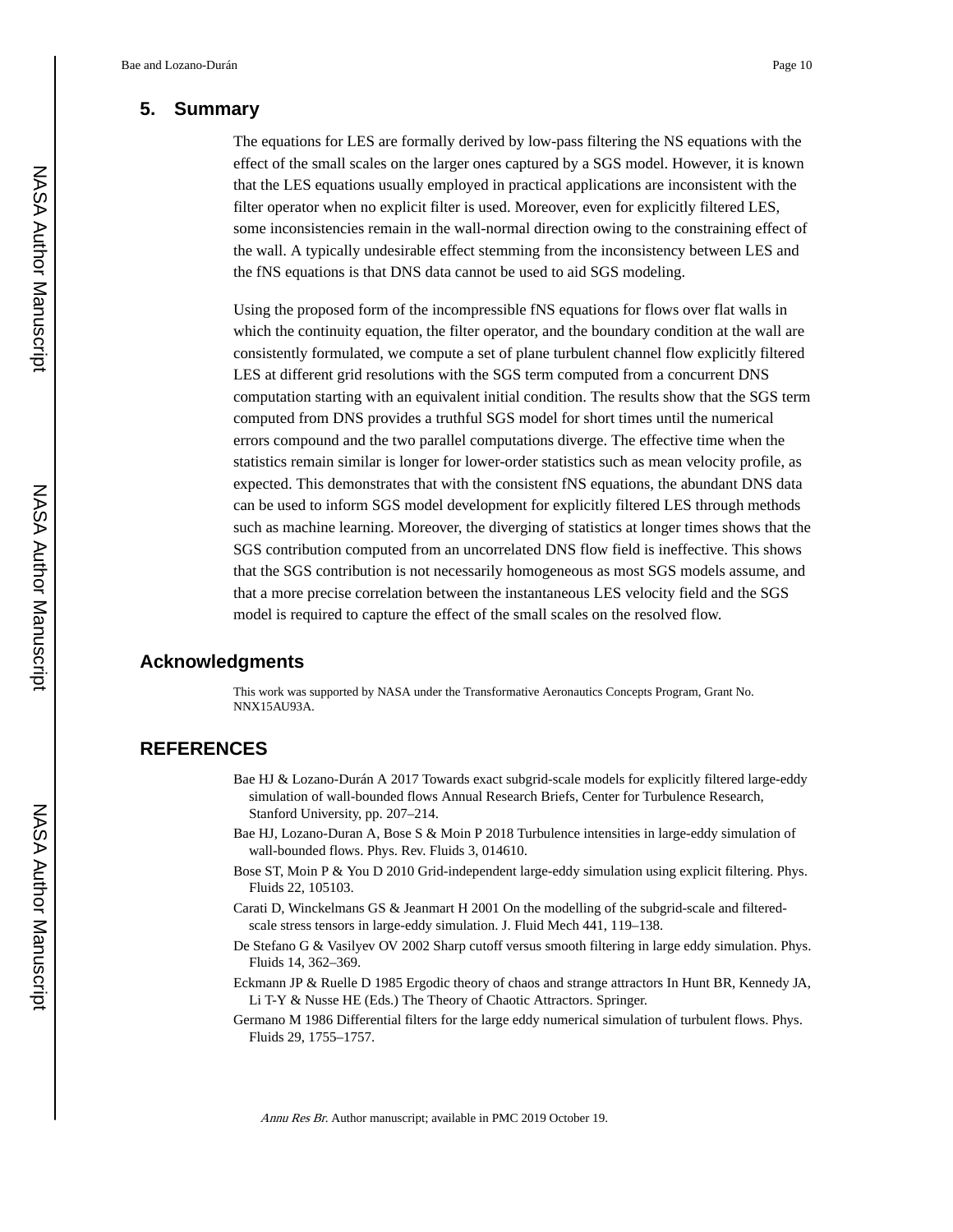- Gullbrand J & Chow FK 2003 The effect of numerical errors and turbulence models in large-eddy simulations of channel flow, with and without explicit filtering.J. Fluid Mech 495, 323–341.
- Kim J & Moin P 1985 Application of a fractional-step method to incompressible Navier-Stokes equations. J. Comput. Phys 59, 308–323.
- Kim J, Moin P & Moser R 1987 Turbulence statistics in fully developed channel flow at low Reynolds number. J. Fluid Mech 177, 133–166.
- Kravchenko AG & Moin P 2000 Numerical studies of flow over a circular cylinder at  $Re_p = 3900$ . Phys. Fluids 12, 403–417.
- Leonard A 1975 Energy cascade in large-eddy simulations of turbulent fluid flows. Adv. Geophys 18, 237–248.
- Leonard A 1997 Large-eddy simulation of chaotic convection and beyond. In 35th Aerospace Sciences Meeting and Exhibit, p. 204.
- Lozano-Durán A & Bae HJ 2016 Turbulent channel with slip boundaries as a benchmark for subgridscale models in LES Annual Research Briefs, Center for Turbulence Research, Stanford University, pp. 97–103.
- Lund TS 2003 The use of explicit filters in large eddy simulation. Comput. Math. Appl 46, 603–616.
- Meyers J & Sagaut P 2007 Is plane-channel flow a friendly case for the testing of large-eddy simulation subgrid-scale models? Phys. Fluids 19, 048105.
- Orlandi P 2000 Fluid Flow Phenomena: A Numerical Toolkit. Springer.
- Stolz S, Adams NA & Kleiser L 2001 An approximate deconvolution model for large-eddy simulation with application to incompressible wall-bounded flows. Phys. Fluids 13, 997–1015.
- Vasilyev OV, Lund TS & Moin P 1998 A general class of commutative filters for LES in complex geometries. J. Comput. Phys 146, 82–104.
- Winckelmans GS, Wray AA, Vasilyev OV & Jeanmart H 2001 Explicit-filtering large-eddy simulation using the tensor-diffusivity model supplemented by a dynamic Smagorinsky term. Phys. Fluids 13, 1385–1403.
- Wray AA 1990 Minimal-storage time advancement schemes for spectral methods Tech. Rep NASA Ames Research Center.
- Yeo WK 1987 A generalized high pass/low pass averaging procedure for deriving and solving turbulent flow equations. Ph.D. Thesis, The Ohio State University.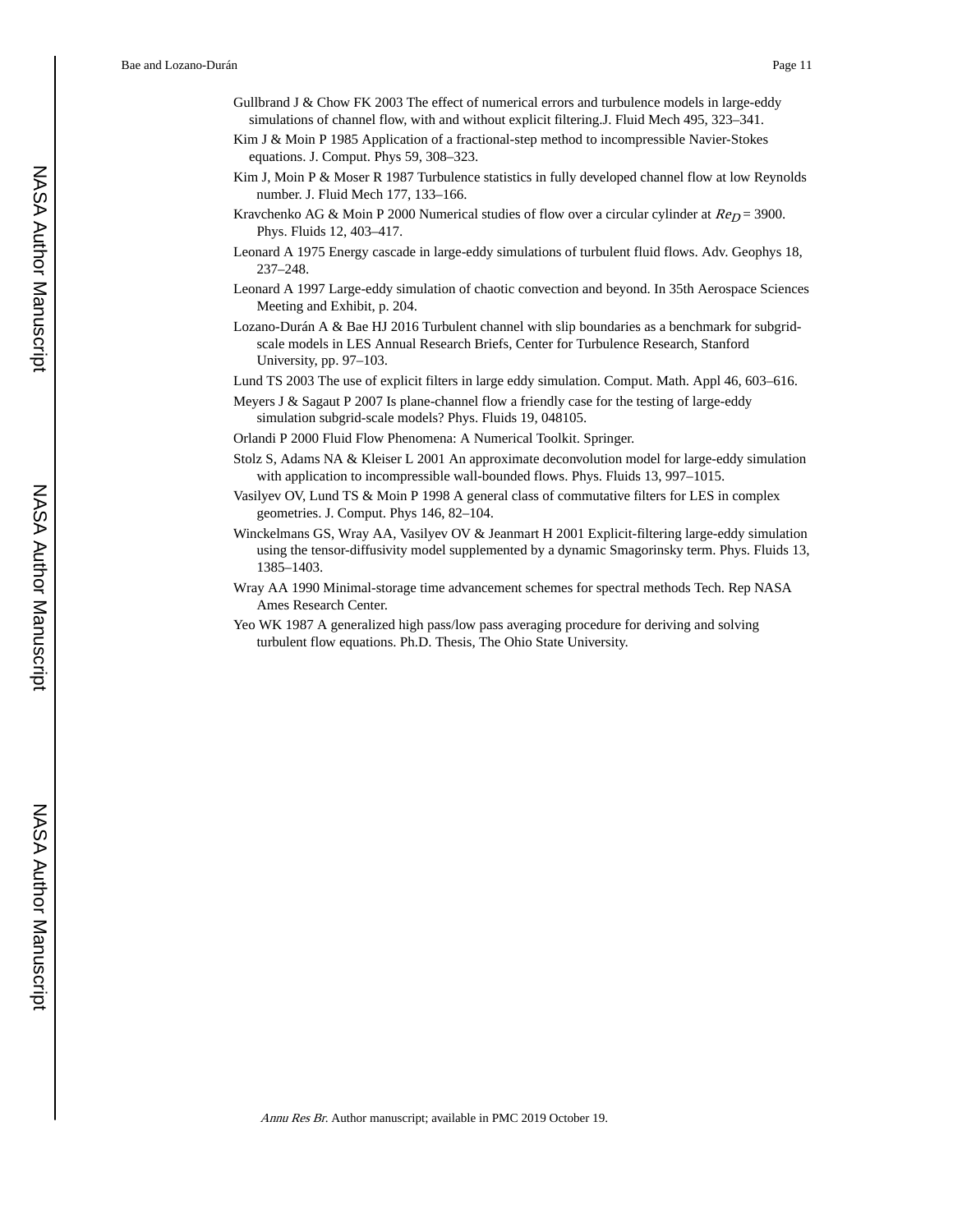

## **Figure 1.**

Illustration of the extension method in Eq. (2.7) for the wall-normal velocity component of a turbulent channel flow. Solid line depicts the kernel of the filter operator, which can extend beyond the wall.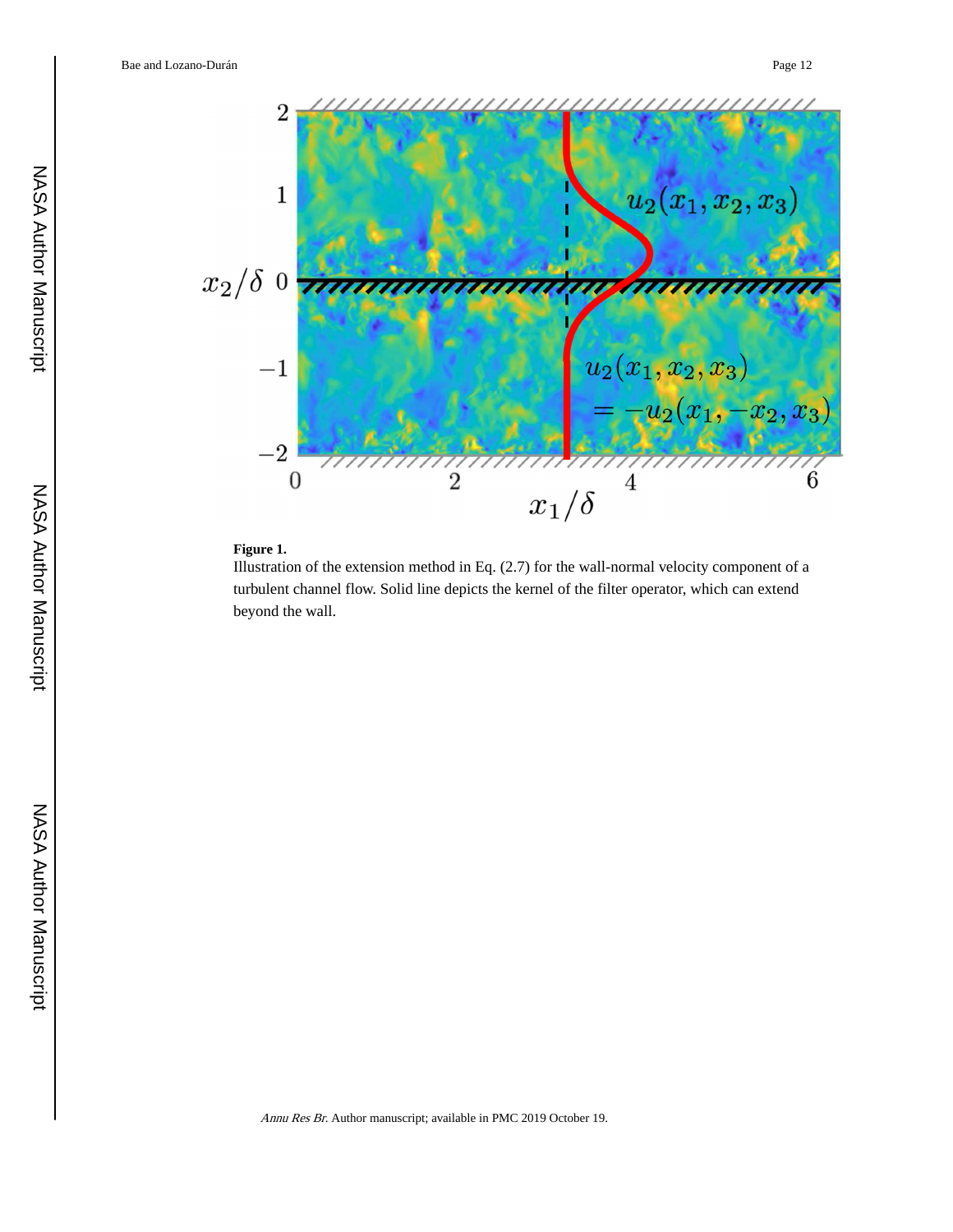Bae and Lozano-Durán **Page 13** Page 13



#### **Figure 2.**

Schematic of how explicitly filtered LES is computed from DNS data. The term  $\mathcal{T}_{ij}$  is

computed at each time step from the corresponding DNS flow field and then applied to the explicitly filtered LES equations. Left panels show an instantaneous snapshot of the DNS streamwise, wall-normal and spanwise velocities, and the right panels show the corresponding instantaneous snapshot of LES1 at  $t = 5\delta/u_r$ .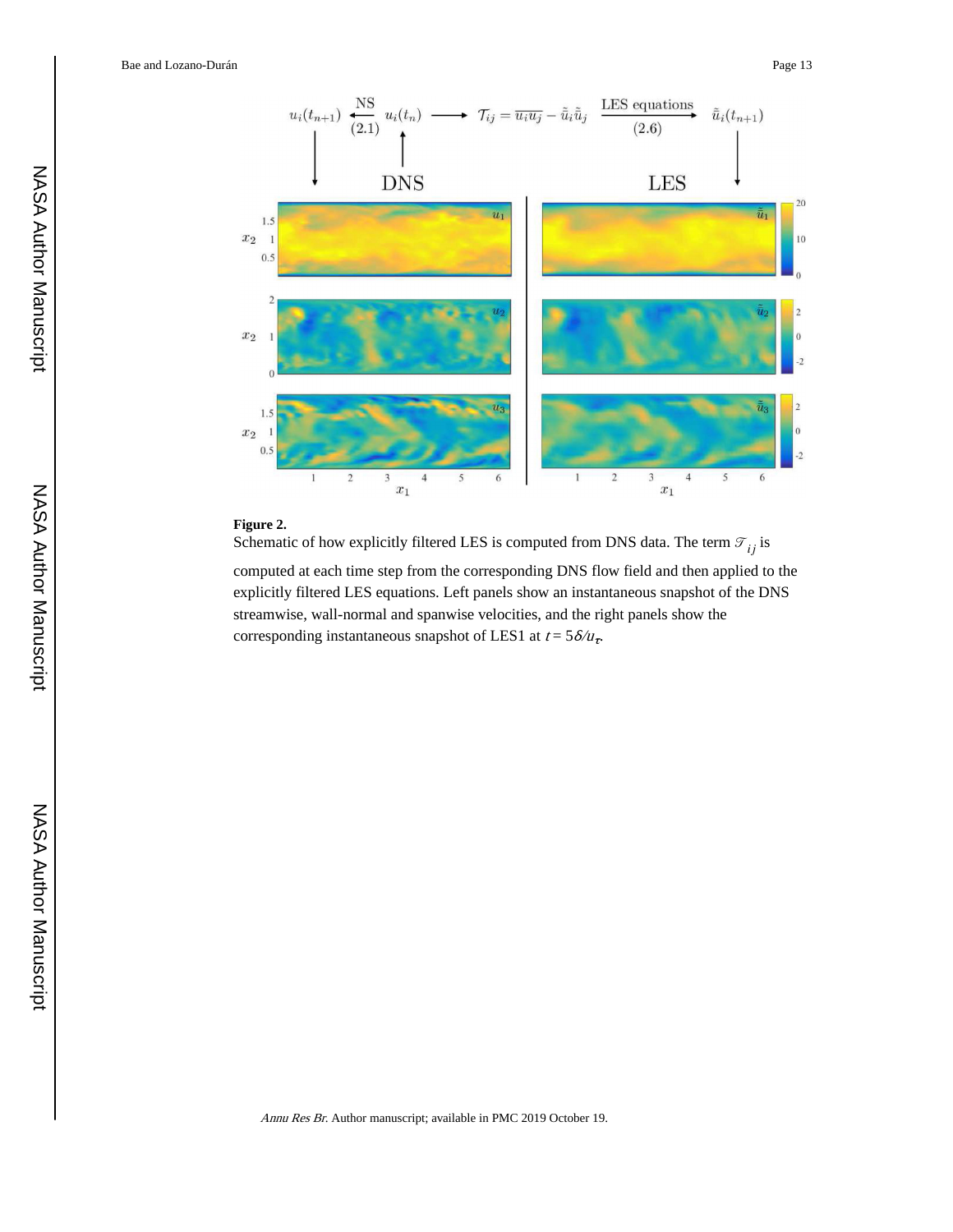

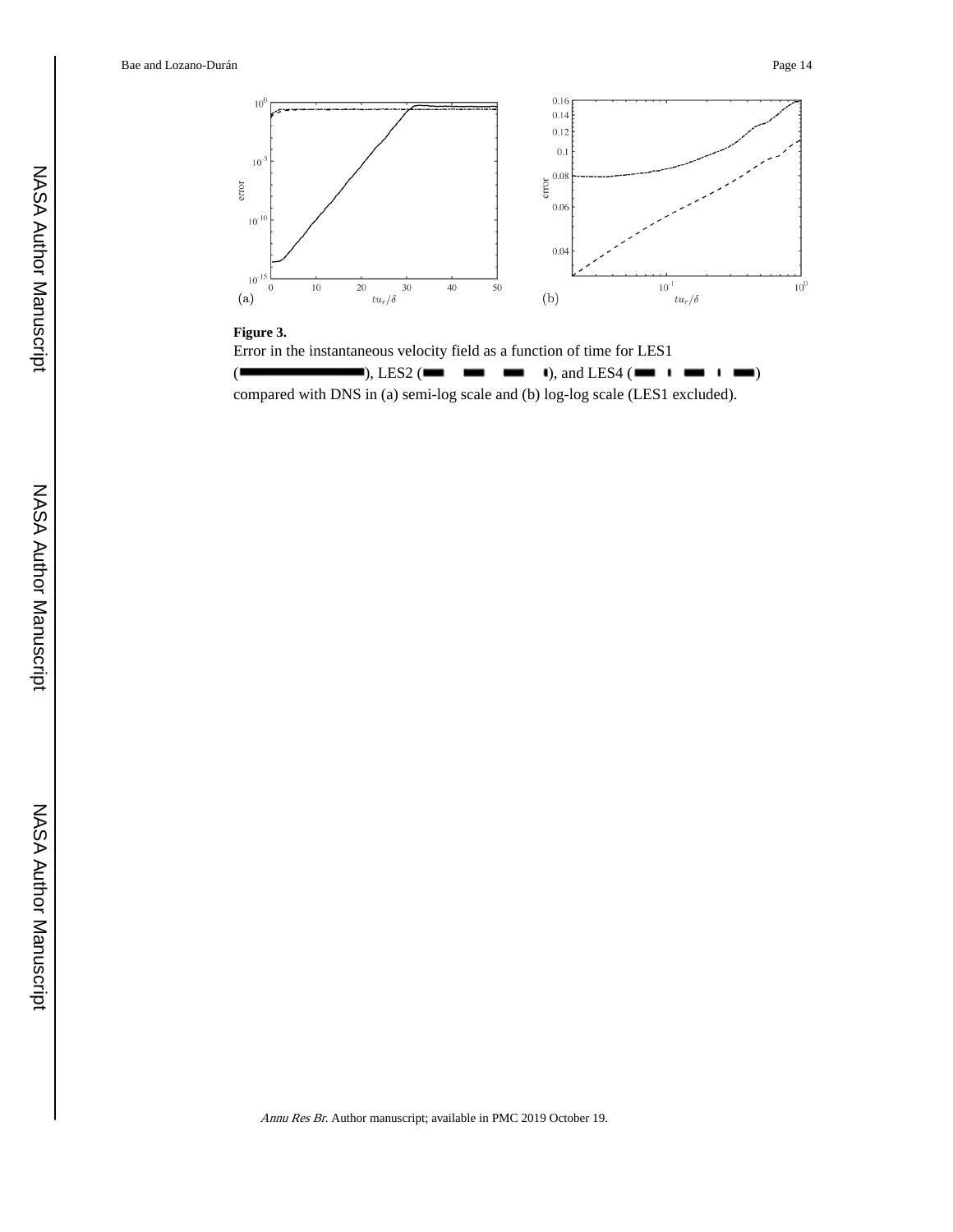

#### **Figure 4.**

Error in (a) mean velocity profile and (b) streamwise turbulence intensity as a function of time for LES1 ( $\Box$ ), LES2 ( $\Box$ ),  $\Box$  1), and LES4  $(\blacksquare \blacksquare \blacksquare \blacksquare \blacksquare \blacksquare)$  compared with DNS.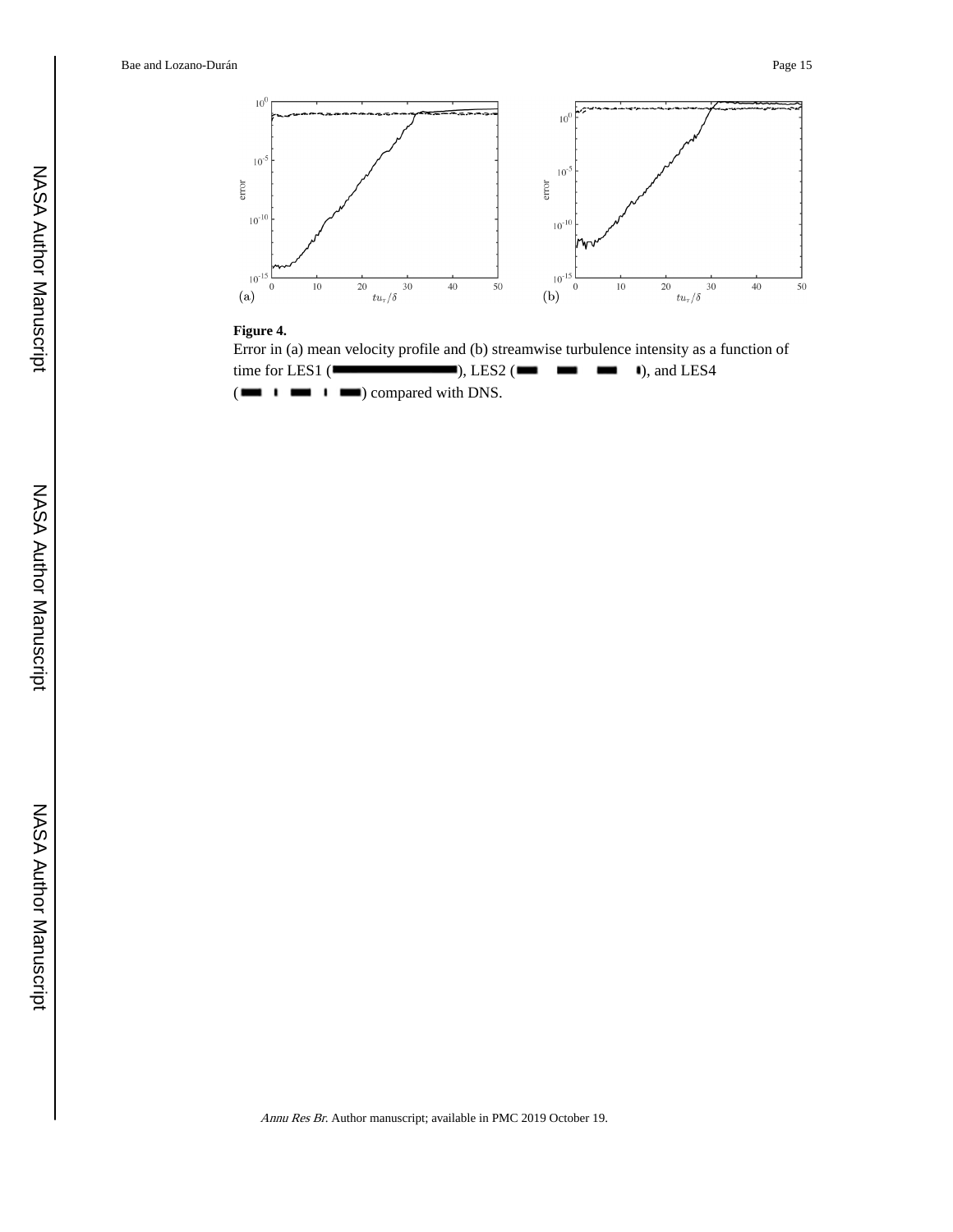Bae and Lozano-Durán **Page 16** Page 16



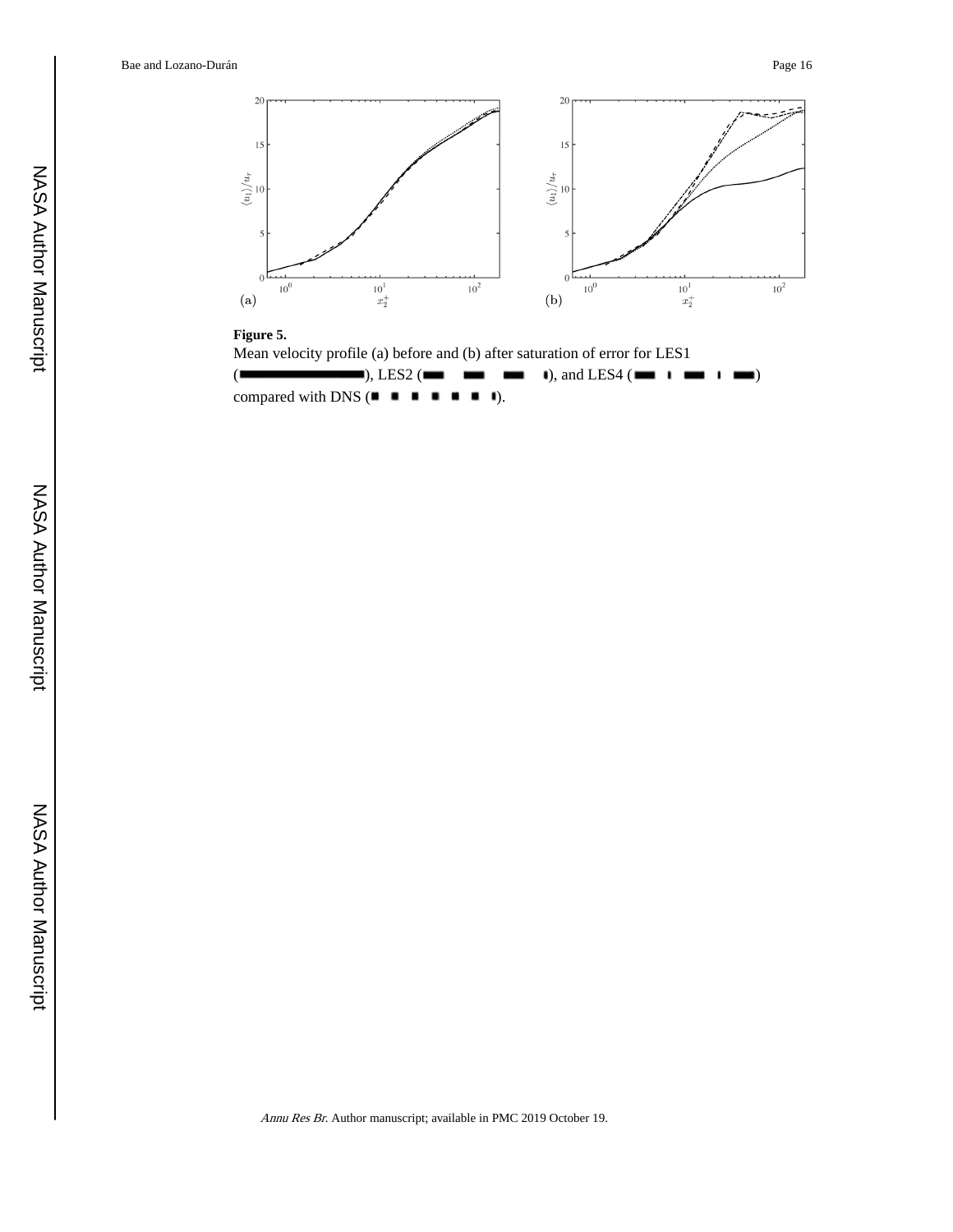

### **Figure 6.**

Streamwise turbulence intensity profile (a) before and (b) after saturation of error for LES1  $(\blacksquare \blacksquare)$ , LES2  $(\blacksquare \blacksquare \blacksquare)$ , and LES4  $(\blacksquare \blacksquare \blacksquare \blacksquare)$ compared with DNS  $($  $\blacksquare$   $\blacksquare$   $\blacksquare$   $\blacksquare$   $\blacksquare$   $\blacksquare$   $\blacksquare$ ).

NASA Author Manuscript

NASA Author Manuscript